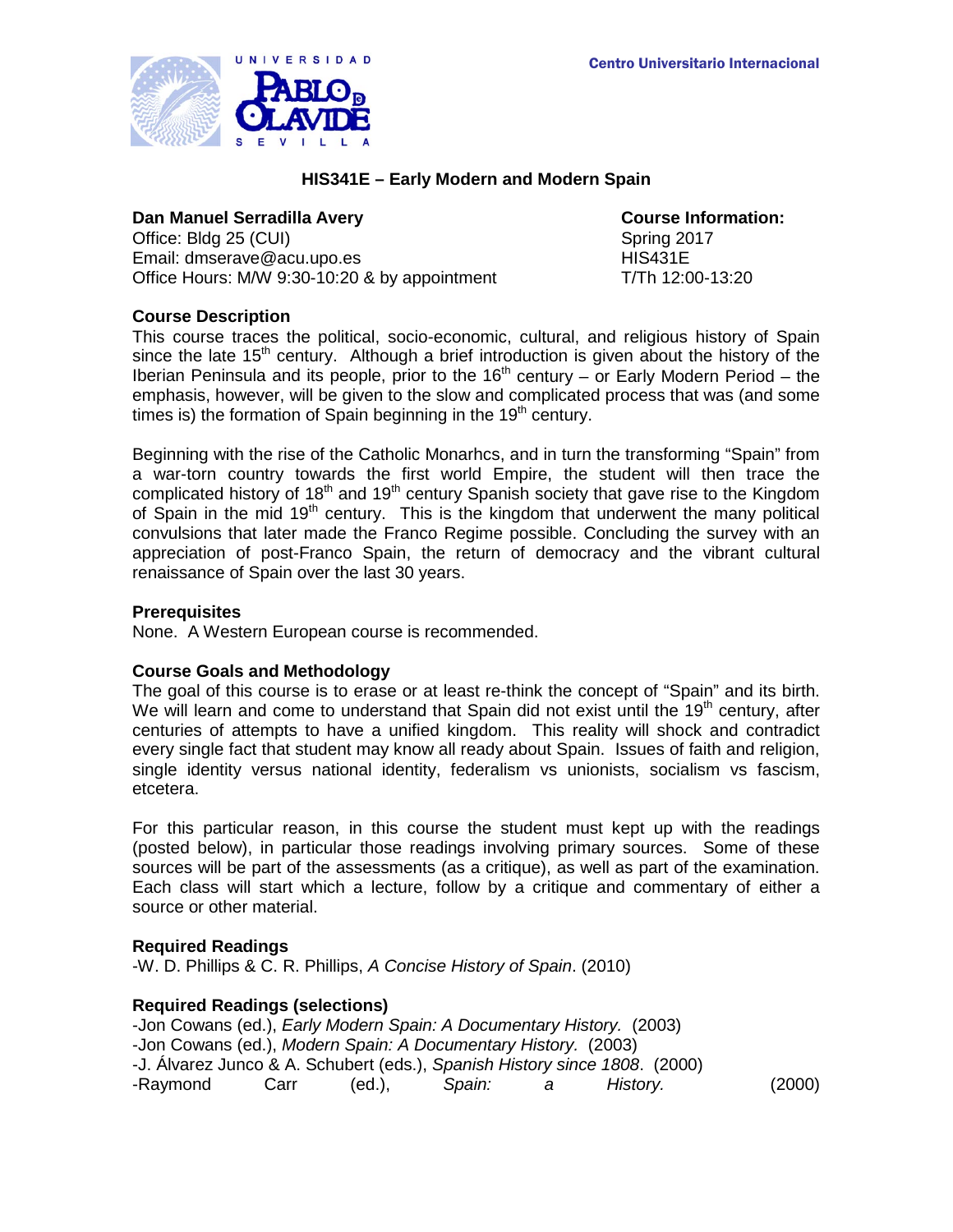-John Hooper, *The New Spaniards.* (2006) -The Spanish Civil War, (TV Film Series). Granada Productions. (1983)

# **Additional bibliography**

-Raymond Carr & J.P. Fusi, *SPAIN: Dictatorship to Democracy.* (1979) -John Lynch, *Spain 1516-1598*. A History of Spain Series. (1994) -John Lynch, *Bourbon Spain 1700-1808*. A History of Spain Series (1994) -Simon Barton, *A History of Spain.* (2004)

### **Online material**

The effort has been made to provide the student with quick and easy access to some material, assignments, and study guides via the internet (such as dropbox). For example, all pictures used in class will be available for your viewing online. It is important that the student reviews these pictures, as they will be part of the examination.

To access the material just click on the link sent to you by your professor within the first week of classes.

It is the student's responsibility to check the online material on a regular basis, since many assignments will be posted on-line and will not be announced in class. Also, the student is responsible to make sure that they can access this platform.

# **General Course Policies**

Please keep your mobile devices turned off during class. The usage of mobile devices during class time will result on an automatic absence. (See absence policy below).

Personal computers (or tablets) can be used in class for note-taking; however, the misuse of this device will result in loosing this privilege. Strictly no food to be consumed in class.

### **Course Requirements and Grading**

Participation is very important, and each student is expected to contribute enthusiastically to discussions and to be courteous while in class. Furthermore the student is expected to came prepare to class. Unless otherwise stated, **all assignments must be typed** according to the guidelines given and **must be submitted at the beginning of each class. No late assignments will be graded**, unless it is accompanied by an excused absence (usually medical).

The final grade is broken down as follows:

| Participation (Classroom)        | 10%            |
|----------------------------------|----------------|
| Class presentations              | 15%            |
| Primary Source Commentary (I-IV) | 15%            |
| Midterm & Final Examination      | 60% (30% each) |

*-A Very Short Guide to Writing About History:* This guide will be provided in due course; in it, the student will not only find helpful information about how to write an historical essay but also specific information about the commentary papers.

All assignments will be graded using the Spanish grade scale, please see the UPO student handbook for further detail.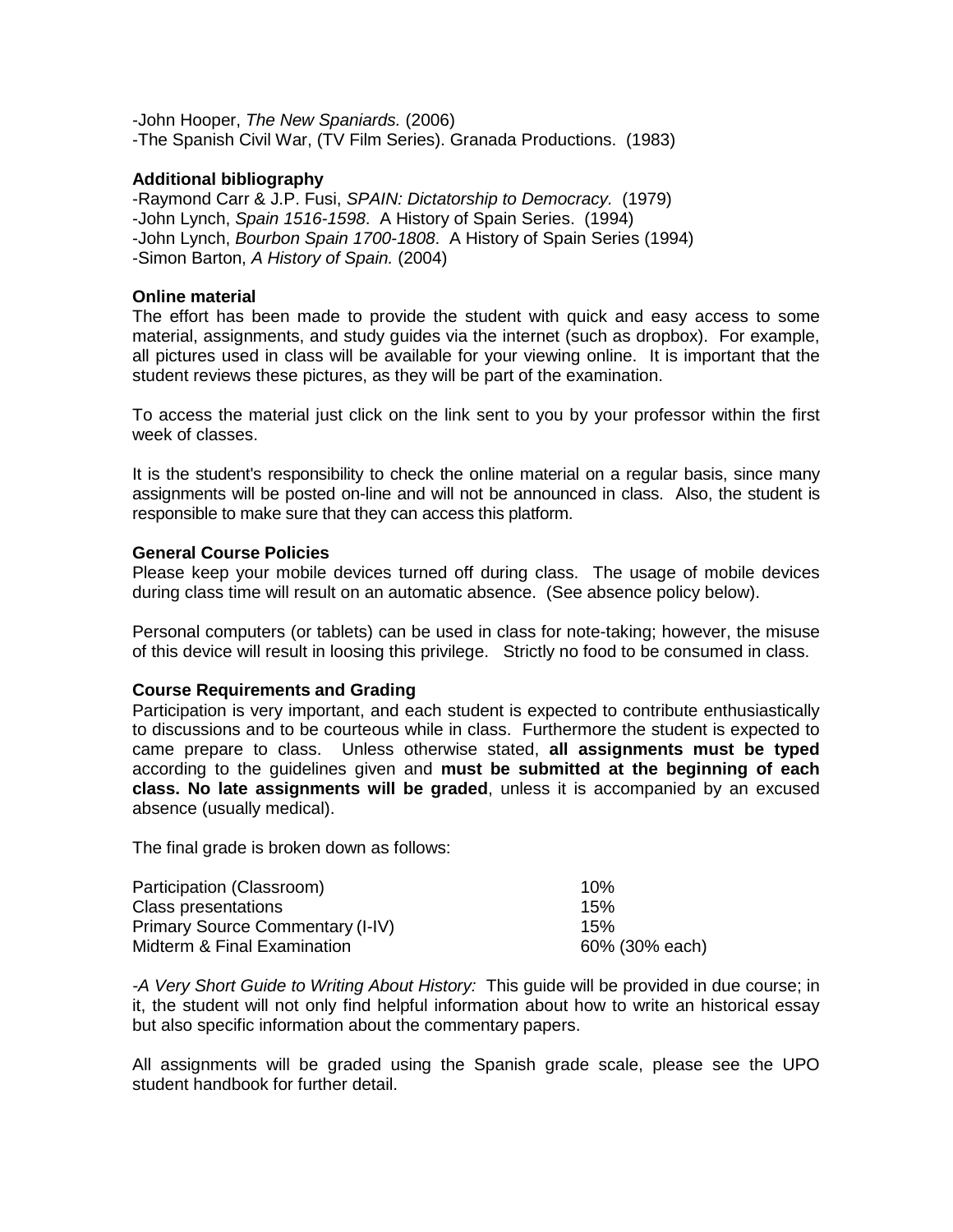### **Attendance and Punctuality**

Attendance is mandatory. More than 3 unexcused absences will result in the lowering of the final grade. Students with more than 2 such absences may not challenge the final grade received. Punctuality is required – lateness will be penalised by 0.5 (over 15 mins) or 1 absence (over 30mins). Students who were absence for medical reasons, must submit a physician note upon their return to class. Students who miss class, regardless of reason, must contact their professor in order to find out which material they have missed.

### **Missed or Late Work**

Unless otherwise stated, all assignments must be typed according to the guidelines given and must be submitted at the beginning of each class, or the given time if submitted online. No late assignments will be graded, unless it is due to an excused absence (usually medical). Missed or late work will be automatically given a zero.

### **Academic Dishonesty**

Academic integrity is a guiding principle for all academic activity at Pablo de Olavide University. Cheating on exams and plagiarism (which includes copying from the internet) are clear violations of academic honesty. A student is guilty of plagiarism when he or she presents another person's intellectual property as his or her own. The penalty for plagiarism and cheating is a failing grade for the assignment/exam and a failing grade for the course. Avoid plagiarism by citing sources properly (using footnotes or endnotes and a bibliography).

# **Students with Disabilities**

If you have a disability that requires special academic accommodation, please speak to your professor within the first three (3) weeks of the semester in order to discuss any adjustments. It is the student's responsibility to provide the International Center with documentation confirming the disability and the accommodations required (if you have provided this to your study abroad organization, they have most likely informed the International Center already but please confirm).

### **Behavior Policy**

Students are expected to show integrity and act in a professional and respectful manner at all times. A student's attitude in class may influence his/her participation grade. The professor has a right to ask a student to leave the classroom if the student is unruly or appears intoxicated. If a student is asked to leave the classroom, that day will count as an absence regardless of how long the student has been in class.

### **Course Schedule**

### **Block I – Introduction & Medieval Iberia:**

**Session 1 –** Introduction: presentation of the course and review of syllabus.

- **Session 2 –** Medieval Iberia.
- **Session 3 –** The Catholic Monarchs.

**Session 4 –** From the Catholic Monarchs to Hapsburgs (Felipe I – 1506).

-Readings: Lynch, in *Spain 1516-1598,* pp. 1-48.

### **Block II – The Hapsburgs:**

**Session 5 –** Hapsburgs (1516-1556): Carlos I (V).

**Session 6 –** Hapsburgs (1556-1598): Felipe II.

-Readings: Lynch, in *Spain 1516-1598,* pp. 251-302

**Session 7 –** Hapsburgs (1598-1621): Felipe III.

**Session 8 –** Hapsburgs (1621-1700): Felipe IV/Carlos II.